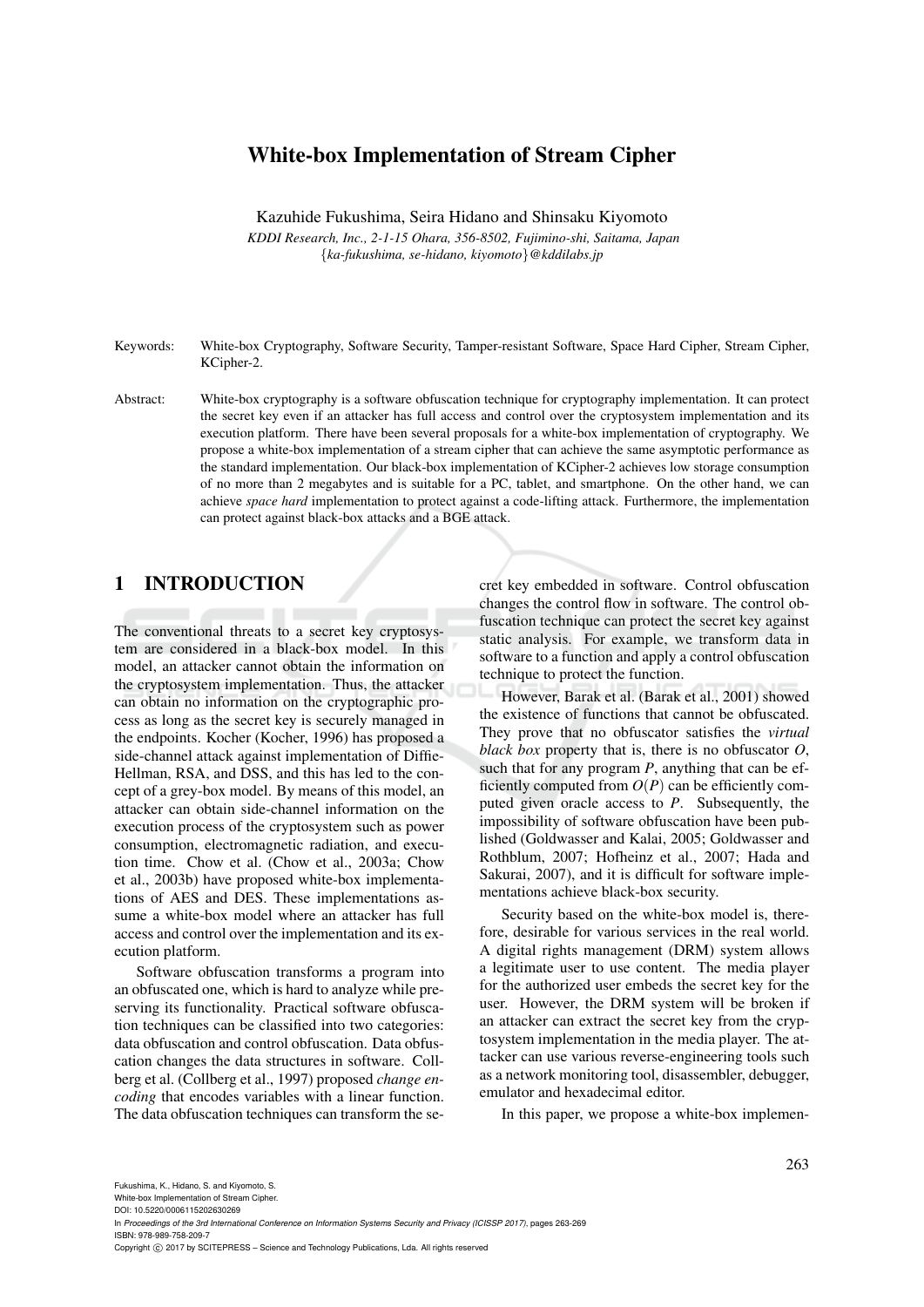tation of a stream cipher. Our implementation can achieve the same performance as keystream output of a standard implementation while not imposing an unreasonable level of overhead on the key initialization process.

# 2 RELATED WORK

White-box Cryptography and Attacks. Chow et al. devised the concept of white-box cryptography, and they proposed a white-box implementation of AES (Chow et al., 2003b) and DES (Chow et al., 2003a). Billet et al. (Billet et al., 2005; Muir, 2013) proposed a BGE attack against the white-box implementation of AES by Chow et al. The BGE attack extracts the entire AES secret key embedded in the white-box implementation.

Xiao and Lai (Xiao and Lai, 2009) proposed a new white-box AES implementation which is claimed to be resistant to a BGE attack. Mulder et al. (Mulder et al., 2013) showed that a practical cryptanalysis can be applied to their white-box implementation. Their attack uses a modified variant of the linear equivalence algorithm.

Bringer et al. (Bringer et al., 2006a) proposed a way to conceal the algebraic structure of a traceable block cipher by adding perturbations to its description. Then, they proposed a white-box implementation for AEw/oS (Bringer et al., 2006b) that is a variant of the AES block cipher where the S-boxes are part of the key and unknown to the adversary. Mulder (Mulder et al., 2010) developed a cryptanalysis of the perturbated white-box AEw/oS implementation that can be extended to perturbated white-box AES implementations.

Karroumi (Karroumi, 2010) proposed new whitebox implementation based on dual ciphers of AES. However, Klinec (Klinec, 2013) showed that this implementation can be broken with the same time complexity as the white-box implementation of AES. Bos et al. (Bos et al., 2015) demonstrated that publicly available white-box implementations cannot protect against the differential computation analysis (DCA) technique and the attack can extract the secret key within seconds.

White-box Implementation Towards Probable Security. Sasdrich et al. (Sasdrich et al., 2016) proposed a white-box implementation of AES on reconfigurable hardware assuming a gray-box attacker who can execute side-channel analysis including a differential computational analysis attack and differential power analysis attack. Cho et al. (Cho et al., 2016)

proposes a new class of encryption scheme, hybrid WBC, that can protect against their threat model and achieve reasonable performance 1.3 times slower than AES.

Biryukov et al. (Biryukov et al., 2014) designed several encryption schemes based on the ASASA structure ranging based on general affine transformations combined with specially designed low degree non-linear layers. Bogdanov and Isobe (Bogdanov and Isobe, 2015) proposed a family of white-box secure block ciphers SPACE and introduced the notion of *space hardness* to protect against a code-lifting attack.

Saxena et al. (Saxena et al., 2009) defined security notions for white-box cryptography. Fouque et al. (Fouque et al., 2016) proposed white-box primitives offering provable security guarantees and concrete instantiations for their construction with low overhead.

# 3 KCipher-2

KCipher-2 was proposed by Kiyomoto *et al.* (Kiyomoto et al., 2007) and has a similar structure to SNOW-family stream ciphers. KCipher-2 consists of two feedback shift registers (FSRs) *FSR-A* and *FSR-B*, and a non-linear function with four internal registers as shown in Fig. 1. The dotted lines show the paths of one-bit variables which determine a multiplication.

### 3.1 Non-linear Function

The non-linear function of KCipher-2 has internal registers *R*1, *R*2, *L*1, *L*2. The values of two registers of FSR-A and four registers of FSR-B are fed into the non-linear function, and a 64-bit keystream is generated from a non-linear function every cycle. Figure 1 shows the non-linear function of KCipher-2. The nonlinear function includes four substitution steps that are indicated by *Sub*.

The *Sub* step divides the 32-bit input string into four 1-byte strings and applies a non-linear permutation to each byte using an 8-to-8 bit substitution, and then applies a 32-to-32 bit linear permutation. The 8-to-8 bit substitution is the same as s-boxes of AES (Daemen and Rijmen, 2002), and the permutation is the same as the AES *MixColumn* operation.

### 3.2 Keystream Output

Let keystream at time *t* be  $Z^{(t)} = (ZH^{(t)}, ZL^{(t)})$ , where  $ZH^{(t)}$  is a higher 32-bit keystream, and  $ZL^{(t)}$  is a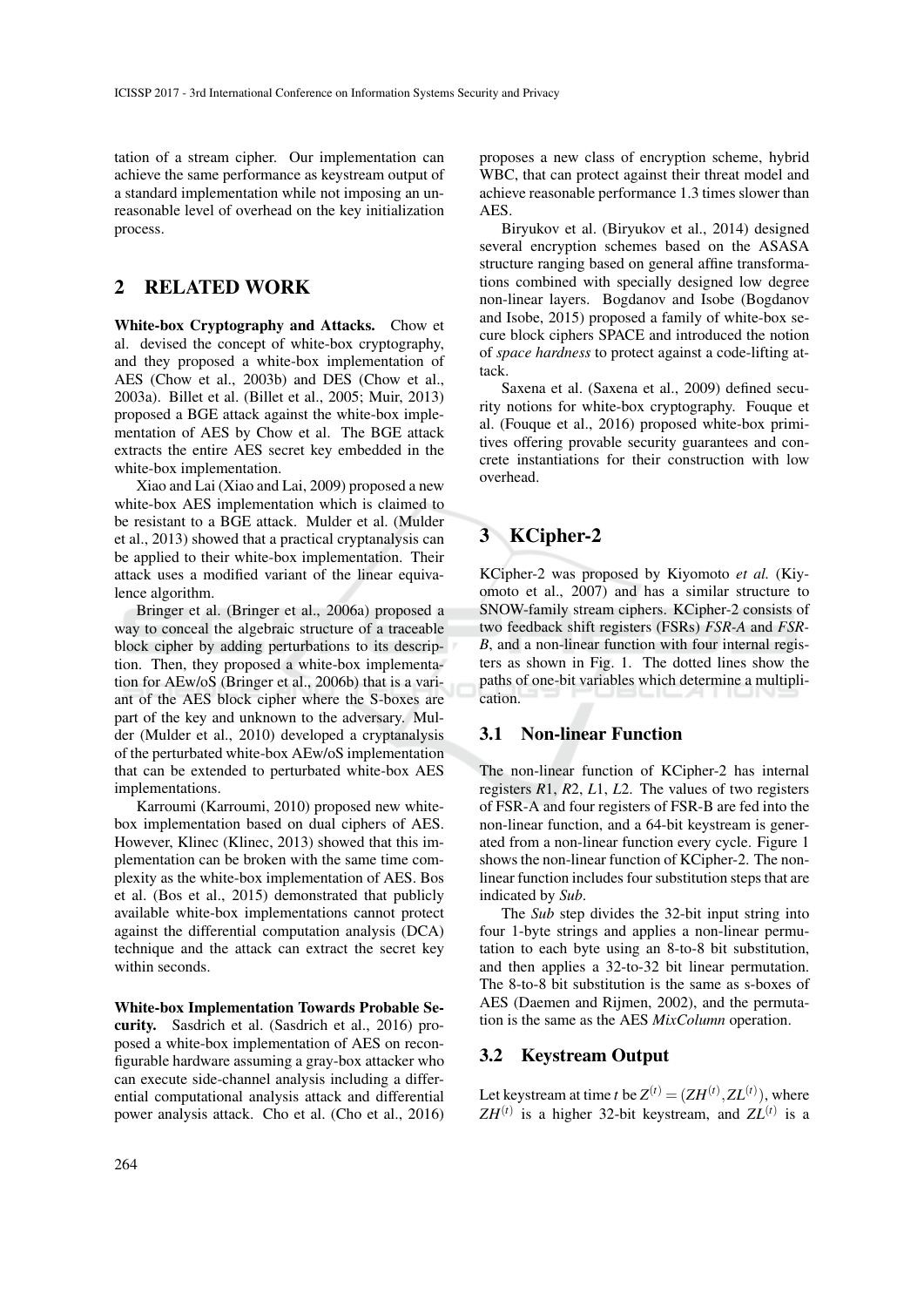

Figure 1: KCipher-2 Stream Cipher.

lower 32-bit keystream. The keystream is calculated as follows:

$$
ZL^{(t)} = B_0^{(t)} \boxplus R2^{(t)} \oplus R1^{(t)} \oplus A_4^{(t)},
$$
  

$$
ZH^{(t)} = B_{10}^{(t)} \boxplus L2^{(t)} \oplus L1^{(t)} \oplus A_0^{(t)},
$$

where  $A_x^{(t)}$  and  $B_x^{(t)}$  denote outputs of FSR-A and FSR-B at position *x* and time *t* and  $R1^{(t)}$ ,  $R2^{(t)}$ ,  $L1^{(t)}$ , and  $L2^{(t)}$  denote the internal registers at time *t*. The symbol  $\oplus$  denotes a 32-bit exclusive-or and  $\boxplus$  denotes a 32-bit addition. Finally, the internal registers are updated as follows:

$$
R1^{(t+1)} = Sub(L2^{(t)} \boxplus B_9^{(t)}), \quad R2^{(t+1)} = Sub(R1^{(t)}),
$$
  

$$
L1^{(t+1)} = Sub(R2^{(t)} \boxplus B_4^{(t)}), \quad L2^{(t+1)} = Sub(L1^{(t)}).
$$

#### 3.3 Key Initialization Process

The initial internal state is generated from a 128-bit initial key and a 128-bit initial vector (IV) using the key scheduling algorithm. The key scheduling algorithm is similar to the round key generation function of AES, and the algorithm extends the 128-bit initial key to 384 bits. The key scheduling algorithm is described as:

$$
K_{i} = \begin{cases} IK_{i} & (0 \leq i \leq 3) \\ K_{i-4} \oplus Sub((K_{i-1} \ll 8) \oplus \\ (K_{i-1} \gg 24)) \oplus Rcon[i/4-1] & (i = 4n) \\ K_{i-4} \oplus K_{i-1} & (i \neq 4n) \end{cases}
$$

where  $IK = (IK_0, IK_1, IK_2, IK_3)$  is the initial key and  $0 \le i \le 11$ . The function *Sub* in the key scheduling algorithm is the same as that in the non-linear function. This function is different from the round key generation function of AES, while the other part of the key scheduling algorithm is the same as the AES round key generation. *Rcon*[i] denotes the round constant word array in AES. The internal state is initialized with  $K_i$  and  $IV = (IV_0, IV_1, IV_2, IV_3)$  as follows;

$$
A_0 = K_4, \t A_1 = K_3, \t A_2 = K_2, \t A_3 = K_1,
$$
  
\n
$$
A_4 = K_0, \t B_0 = K_{10}, \t B_1 = K_{11}, \t B_2 = IV_0,
$$
  
\n
$$
B_3 = IV_1, \t B_4 = K_8, \t B_5 = K_9, \t B_6 = IV_2,
$$
  
\n
$$
B_7 = IV_3, \t B_8 = K_7, \t B_9 = K_5, \t B_{10} = K_6.
$$

The internal registers, *R*1, *R*2, *L*1, and *L*2 are set to 0. After the above processes, the cipher clocks 24 times  $(1 \le t \le 24)$ , updating the internal states as follows;

$$
A_i^{(t+1)} = \begin{cases} A_{i+1}^{(t)} & (0 \le i \le 3) \\ \alpha_0 \cdot A_0^{(t)} \oplus A_3^{(t)} \oplus ZL^{(t)} & (i = 4) \end{cases},
$$
  
\n
$$
B_i^{(t+1)} = \begin{cases} B_{i+1}^{(t)} & (0 \le i \le 9) \\ f(A_2^{(t)}) \cdot B_0^{(t)} \oplus B_1^{(t)} \oplus B_6^{(t)} \\ \oplus g(A_2^{(t)}) \cdot B_8^{(t)} \oplus ZH^{(t)} & (i = 10) \end{cases}.
$$

The *f* and *g* are dynamic feedback controller functions defined as;

$$
f(A_2^{(t)}) = \begin{cases} \alpha_1 & (A_2^{(t)}[30] = 1) \\ \alpha_2 & (A_2^{(t)}[30] = 0) \end{cases},
$$

$$
g(A_2^{(t)}) = \begin{cases} \alpha_3 & (A_2^{(t)}[31] = 1) \\ 1 & (A_2^{(t)}[31] = 0) \end{cases},
$$

and  $\alpha_0$ ,  $\alpha_1$ ,  $\alpha_2$ ,  $\alpha_3$  are constants in  $GF(2^{32})$ .

## 4 PROPOSED METHOD

We propose a white-box implementation for stream ciphers. Figure 2 shows the overview. The white-box implementation calculates initialized internal states using look-up tables (LUTs) in which the secret key is embedded. Once the implementation completes the key initialization process, it outputs keystream in exactly the same way as the standard implementation. Thus, our implementation imposes no overhead on the keystream output process.

An attacker can obtain the initialized internal states in the white-box implementation. The key initialization process must be noninvertible so that the attacker cannot calculate the key and IV from the initialized internal states.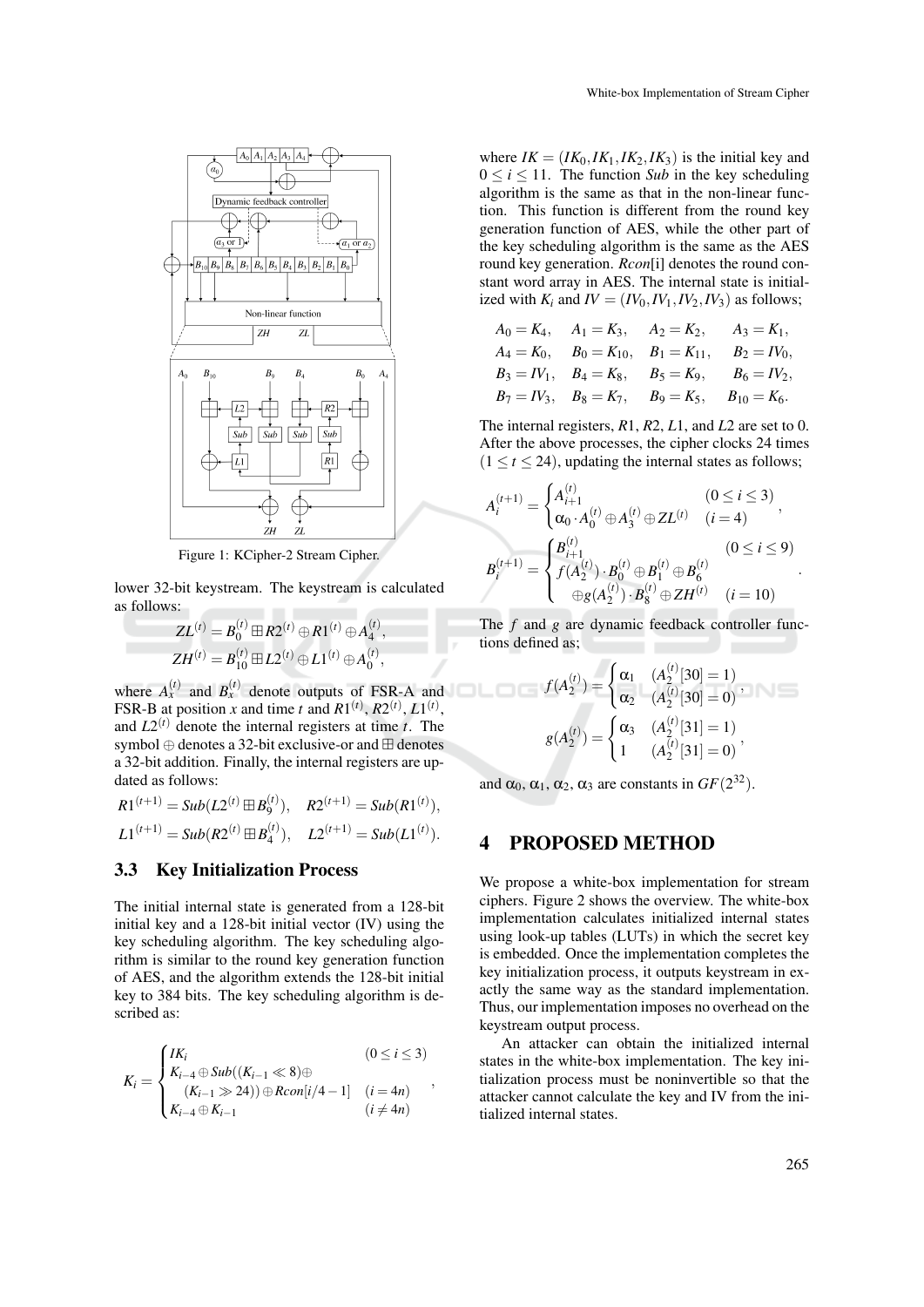

Figure 2: White-Box Implementation of Stream Cipher.



Figure 3: 32-bit Addition.

We show the white-box implementation of KCipher-2. The key initialization process of KCipher-2 is proved to be noninvertible. We can thus apply our proposed implementation to KCipher-2. Section 4.1 shows that all of the basic operations in the initialized process in KCipher-2 can be implemented using LUTs. We show the entire white-box implementation of KCipher-2 in Sect. 4.2.

### 4.1 Basic Operations

The key initialization process of KCipher-2 uses 32 bit exclusive-or, 32-bit addition, multiplication over *GF*(2 <sup>32</sup>), 32-bit *Sub* function and dynamic feedback controller function *f* and *g*. We implement these operations using four-bitwise operation based on LUTs. The dynamic feedback controller functions can be implemented using multiplication over  $GF(2^{32})$  and a 32-bit multiplexer.

32-bit Exclusive-OR. The 32-bit exclusive-or can be implemented using eight 8-bit to 4-bit LUTs.

32-bit Addition. The 32-bit addition can be implemented using eight LUTs for 4-bit addition. The LUT has 9-bit input and 5-bit output to handle carries. Figure 3 shows the structure of the 32-bit addition in detail.



Figure 4: Multiplication over  $GF(2^{32})$ .

**Multiplication Over GF** $(2^{32})$ . The multiplication of constant  $\alpha_i \in GF(2^{32})$  and  $x \in GF(2^{32})$  can be calculated with table lookup and exclusive-or operations as;

$$
\alpha_i \cdot x = (x \ll 8) \oplus \text{alpha_i}[(x \gg 24)],
$$

where  $\ll$  and  $\gg$  is left-shift and right-shift operation respectively. The table alpha<sub>i</sub> is a 32-bit to 32-bit LUT; however, we divide it into eight 4-bit to 4-bit LUTs. Figure 4 shows the structure of the multiplication over  $GF(2^{32})$  in detail.

*Sub* Function. The *Sub* function can be implemented using four 8-bit to 32-bit LUTs and three 32 bit exclusive-or operations as;

$$
Sub(x) = sub_0[x&0xFF] \oplus sub_1[(x \gg 8) &0xFF]
$$
  

$$
\oplus sub_2[(x \gg 16) &0xFF]
$$
  

$$
\oplus sub_3[(x \gg 24) &0xFF],
$$

where  $\&$  is logical AND operation. Figure 5 shows the detailed structure of the *Sub* function.



Figure 5: *Sub* Function.

32-bit Multiplexer. The dynamic feedback controller functions *f* and *g* can be implemented using 32-bit multiplexers. The function *f* outputs one of  $\alpha_1 \cdot B_0$  and  $\alpha_2 \cdot B_0$  according to  $A_2^{(t)}$  $2^{(1)}$ [30], and *g* outputs one of  $\alpha_3 \cdot B_8$  and  $B_8$  according to  $A_2^{(t)}$  $2^{(1)}$ [31] and the multiplexer extracts the appropriate output. The 32-bit multiplexer can be implemented with eight 12 bit to 4-bit LUTs. Figure 6 shows the structure of the 32-bit multiplexer in detail.



Figure 6: 32-bit Multiplexer.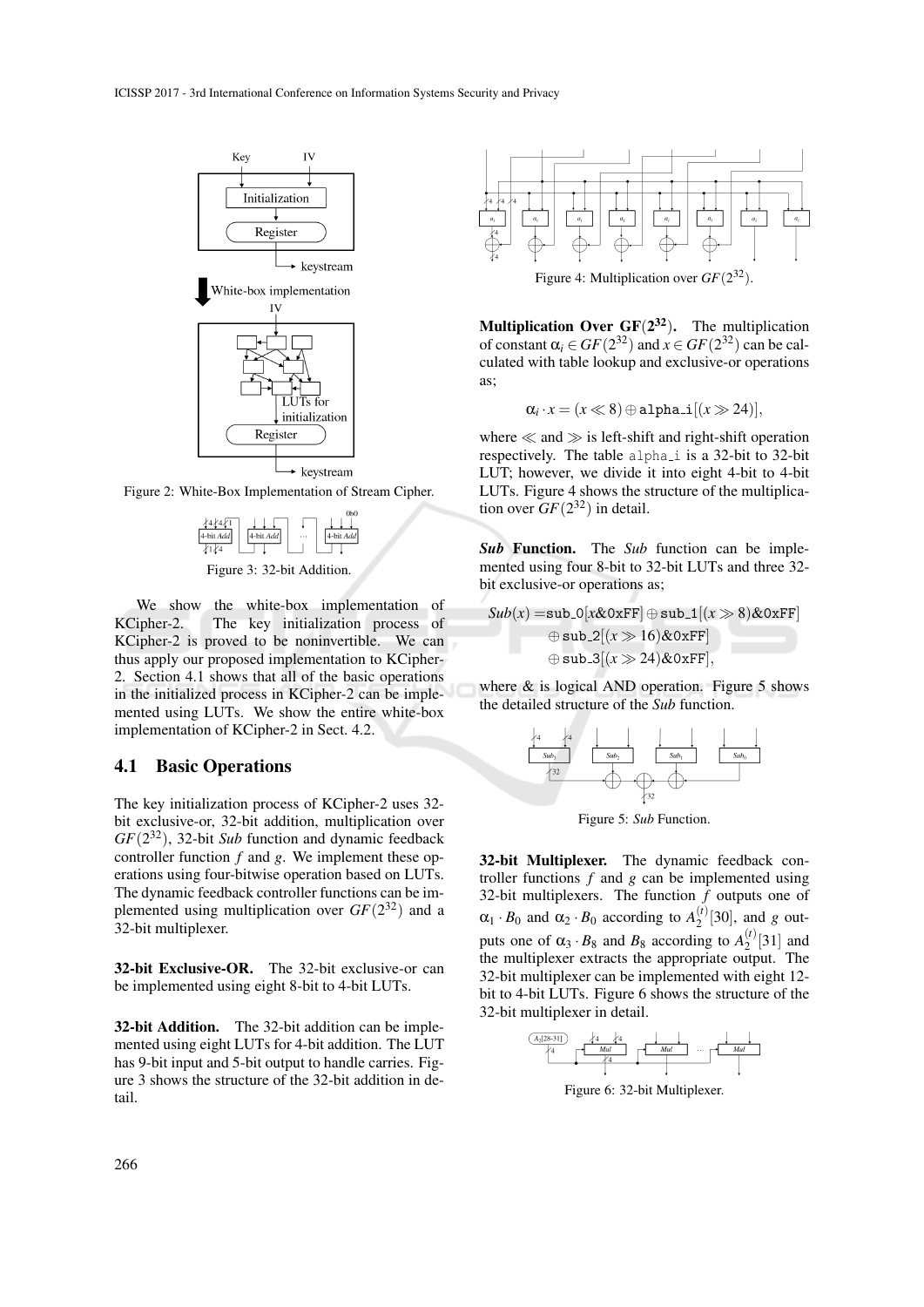

Figure 7: One Cycle of Key Initialization Process of KCipher-2.

HNC

#### 4.2 Implementation of KCipher-2

The key initialization process of KCipher-2 based on LUTs is shown in Fig. 7. The figure shows one cycle of the key initialization process. The entire key initialization process consists of 24 repeats of the cycle.

## 5 EVALUATION

We evaluate the storage size required for the whitebox implementation of KCipher-2. We then analyze the security of the implementation.

#### 5.1 Storage Size

We estimate the total size of LUTs used in the whitebox implementation of KCipher-2. First, we show the size of LUTs for basic operations. Then, we evaluate the total storage size for the one cycle and the entire key initialization process.

The size of the LUT is estimated by  $n_b \cdot 2^{n_a}$  bits or  $n_b \cdot 2^{n_a-3}$  bytes where  $n_a$  is the input bit length and  $n_b$  is the output bit length. Table 1 shows the storage size of LUTs for the basic operations used in the white-box implementation of KCipher-2. One cycle of the key initialization process contains ten 32 bit exclusive-or operations, four 32-bit additions, four multiplications over *GF*(2 <sup>32</sup>), four *Sub* functions and two 32-bit multiplexers. Thus, the storage size required for one cycle of the key initialization process is 87 kilobytes. The total storage size for the entire key initialization process is  $87 \times 24$  kilobytes or 2,088 kilobytes.

Optimization with Pre-computation. We can reduce the storage size of our white-box implementation. The input of some LUTs is independent of the IV; that is, it depends only on the embedded secret key. These LUTs can be removed using a precomputation technique. This optimization facilitates a 245-kilobyte reduction, and the total storage size is 1,843 kilobytes.

## 5.2 Security

We consider the security of our white-box implementation against a black-box attack and BGE attack.

Black-box Attack. A black-box attack can be protected against using the input/output encoding technique proposed by Chow et al. (Chow et al., 2003b). An attacker tries to extract some parts of the key from the input/output of LUTs. For example,  $Sub(K_5 \boxplus 0)$ is assigned to *L*1 and *Sub*( $K_8 \boxplus 0$ ) is assigned to *R*1 at the first cycle of the key initialization process. The attacker can extract  $K_5$  and  $K_8$  from the input/output of the LUTs for 32-bit addition.

To protect a LUT *T*, we choose bijections *P* and *Q*, and generate the new table  $T' = Q \circ T \circ P^{-1}$ . If the output of *T* feeds into another table *U*, we have to choose the bijections so that output encoding of *T* and input encoding *U* cancel each other. Table *T* and *U* can be protected as follows;

$$
U' \circ T' = (R \circ U \circ Q^{-1}) \circ (Q \circ T \circ P^{-1})
$$
  
=  $R \circ (U \circ T) \circ P^{-1}$ ,

where  $T' = Q \circ T \circ P^{-1}$  and  $U' = R \circ U \circ Q^{-1}$ .

The carry of 4-bit addition can also be protected by the input/output encoding technique. Some 4-bit addition LUTs output flipped carry and the others output unflipped carry. The total number of 4-bit additions is 384 in the white-box implementation and 377 in the optimized implementation. Thus, the computational complexity to guess the input/output encoding of the entire key initialization process is  $2^{384}$  and  $2^{377}$ , respectively.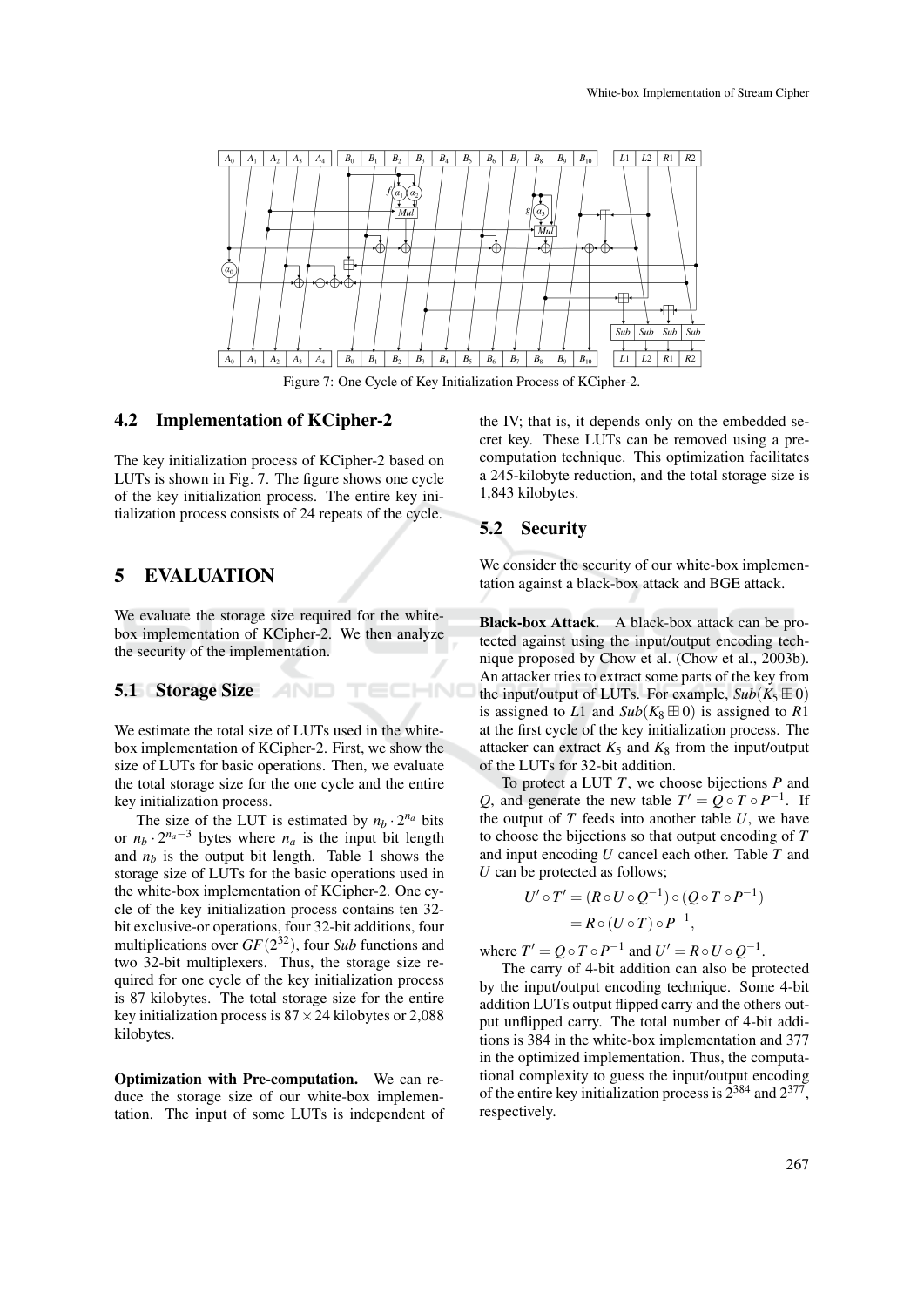| Operation                        | Structure                        | Storage Size |
|----------------------------------|----------------------------------|--------------|
| 32-bit Exclusive-OR              | 8-bit to 4-bit LUTs $\times$ 8   | $1$ [KB]     |
| 32-bit Addition                  | 9-bit to 5-bit LUTs $\times$ 8   | $2.5$ [KB]   |
| Multiplication over $GF(2^{32})$ | 8-bit to 4-bit LUTs $\times$ 8   | 1.75[kB]     |
|                                  | +4-bit Exclusive-OR $\times$ 6   |              |
| <i>Sub</i> Function              | 8-bit to 32-bit LUTs $\times$ 4  | 7[KB]        |
|                                  | + 32-bit Exclusive-OR $\times$ 3 |              |
| 32-bit Multiplexer               | 12-bit to 4-bit LUTs $\times$ 8  | 16[KB]       |
|                                  |                                  |              |

Table 1: Storage Size of LUTs for Basic Operations.

BGE Attack. Billet et al. (Billet et al., 2005) demonstrated that the white-box implementation of AES is vulnerable to a kind of algebraic attack. The attack is named after the initials of authors, the BGE attack. However, the BGE attack strongly relies on public constants and building blocks used in the AES and cannot be applied to the white-box implementation of KCipher-2.

Code-lifting Attack. A code-lifting attack extracts and copies the entire white-box implementation to other PCs and devices. The copied program can access the secret key as well as the original one since the key is embedded in the program. We can protect against this attack by increasing the storage size according to the concept of the *space hardness* (Bogdanov and Isobe, 2015).

Our original method uses four-bitwise operations. We can use eight-bitwise or 16-bitwise operations to achieve a higher level of security against a codelifting attack. The total storage size is 3.09 gigabytes with eight-bitwise operations and over 24 petabytes with 16-bitwise operations. Thus, the implementation with eight-bitwise operations is feasible for *space hard* implementation. There exists an oblivious tradeoff between portability and security against a codelifting attack.

# 6 CONCLUSION

We proposed a white-box implementation of a stream cipher that can achieve the same asymptotic performance as the standard implementation. Our blackbox implementation of KCipher-2 achieves low storage consumption of no more than 2 megabytes and is suitable for a PC, tablet, and smartphone. On the other hand, we can achieve *space hard* implementation to protect against a code-lifting attack. Furthermore, the implementation can protect against blackbox attacks and a BGE attack. Our future research includes a performance evaluation of the software implementation and expansion of the proposed method to other stream ciphers.

# **REFERENCES**

- Barak, B., Goldreich, O., Impagliazzo, R., Rudich, S., Sahai, A., Vadhan, S., and Yang, K. (2001). On the (Im)possibility of Obfuscating Programs. In *Proc. of Advances in Cryptology (CRYPTO 2001), Lecture Notes in Computer Science 2139*, pages 1–18.
- Billet, O., Gilbert, H., and Ech-chatbi, C. (2005). Cryptanalysis of a White Box AES Implementation. In *Proc. of Selected Areas in Cryptography (SAC 2014), Lecture Notes in Computer Science 3357*, pages 227– 240.
- Biryukov, A., Bouillaguet, C., and Khovratovich, D. (2014). Cryptographic schemes based on the ASASA structure: Black-box, white-box, and public-key. In *Advances in Cryptology (ASIACRYPT 2014), Lecture Notes in Computer Science 8873*, pages 63–84.
- Bogdanov, A. and Isobe, T. (2015). White-Box Cryptography Revisited: Space-Hard Ciphers. In *Proc. of ACM Conference on Computer and Communications Security (ACM CCS 2015)*, pages 1058–1069.
- Bos, J. W., Hubain, C., Michiels, W., and Teuwen,<br>P. (2015). Differential Computation Analysis: Differential Computation Analysis: Hiding your White-Box Designs is Not Enough. https://eprint.iacr.org/2015/753.
- Bringer, J., Chabanne, H., and Dottax, E. (2006a). Perturbing and Protecting a Traceable Block Cipher. In *Proc. of IFIP Open Conference on Communications and Multimedia Security, Lecture Notes in Computer Science 4237*, pages 109–119.
- Bringer, J., Chabanne, H., and Dottax, E. (2006b). White Box Cryptography: Another Attempt.
- Cho, J., Choi, K. Y., and Moon, D. (2016). Hybrid WBC : Secure and efficient encryption schemes using the White-Box Cryptography. https://eprint.iacr.org/2016/679.
- Chow, S., Eisen, P., Johnson, H., and Van Oorschot, P. C. (2003a). A White-Box DES Implementation for DRM Applications. In *Proc. of ACM Workshop on Digital Rights Management (DRM 2002), Lecture Notes in Computer Science 2696*, pages 1–15.
- Chow, S., Eisen, P. a., Johnson, H., Van Oorschot, P. C., and Oorschot, P. C. V. (2003b). White-box Cryptogra-